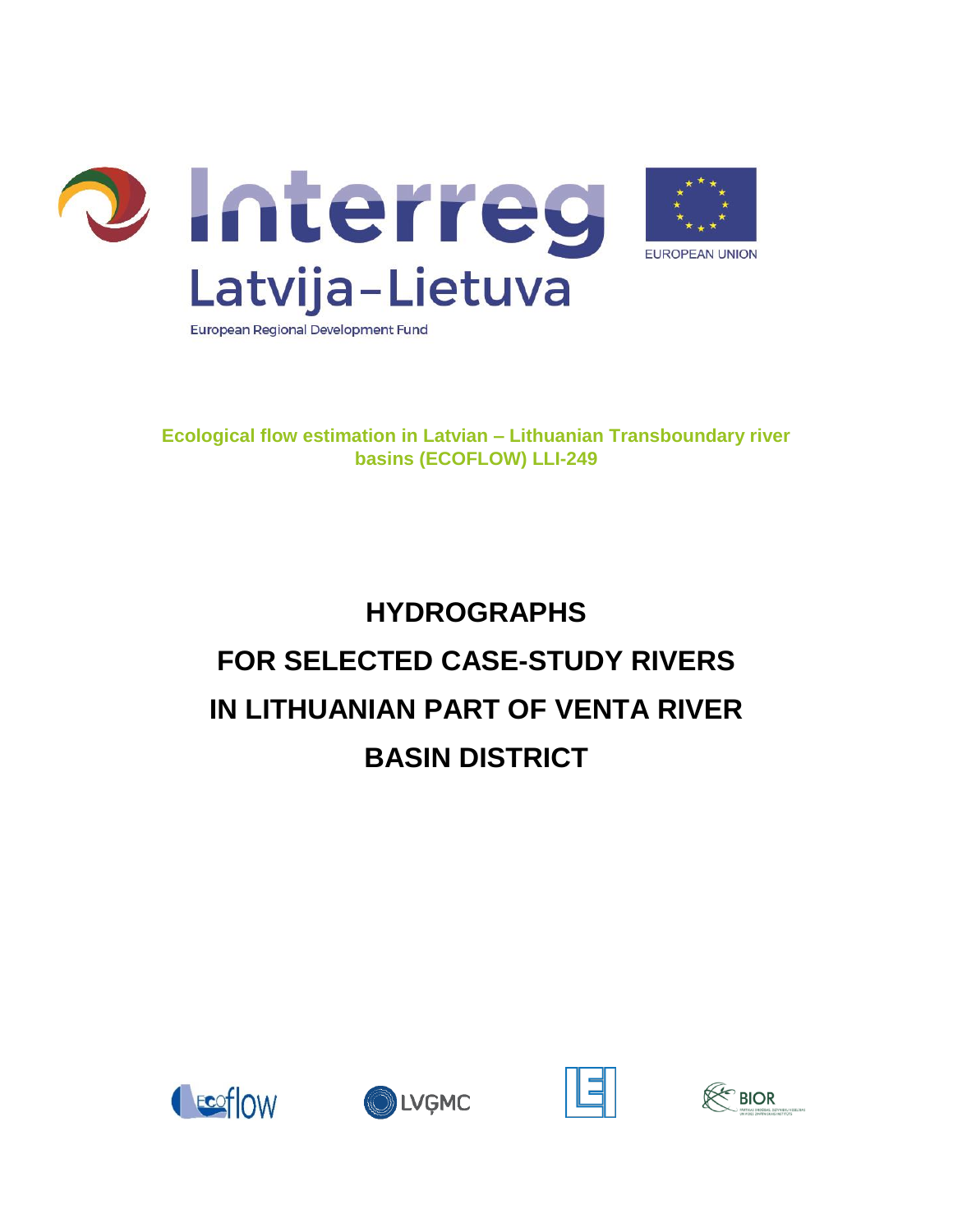#### **Table of contents**

| I. SELECTION OF CASE STUDY SITES IN LITHUANIAN PART |  |
|-----------------------------------------------------|--|
|                                                     |  |
|                                                     |  |
|                                                     |  |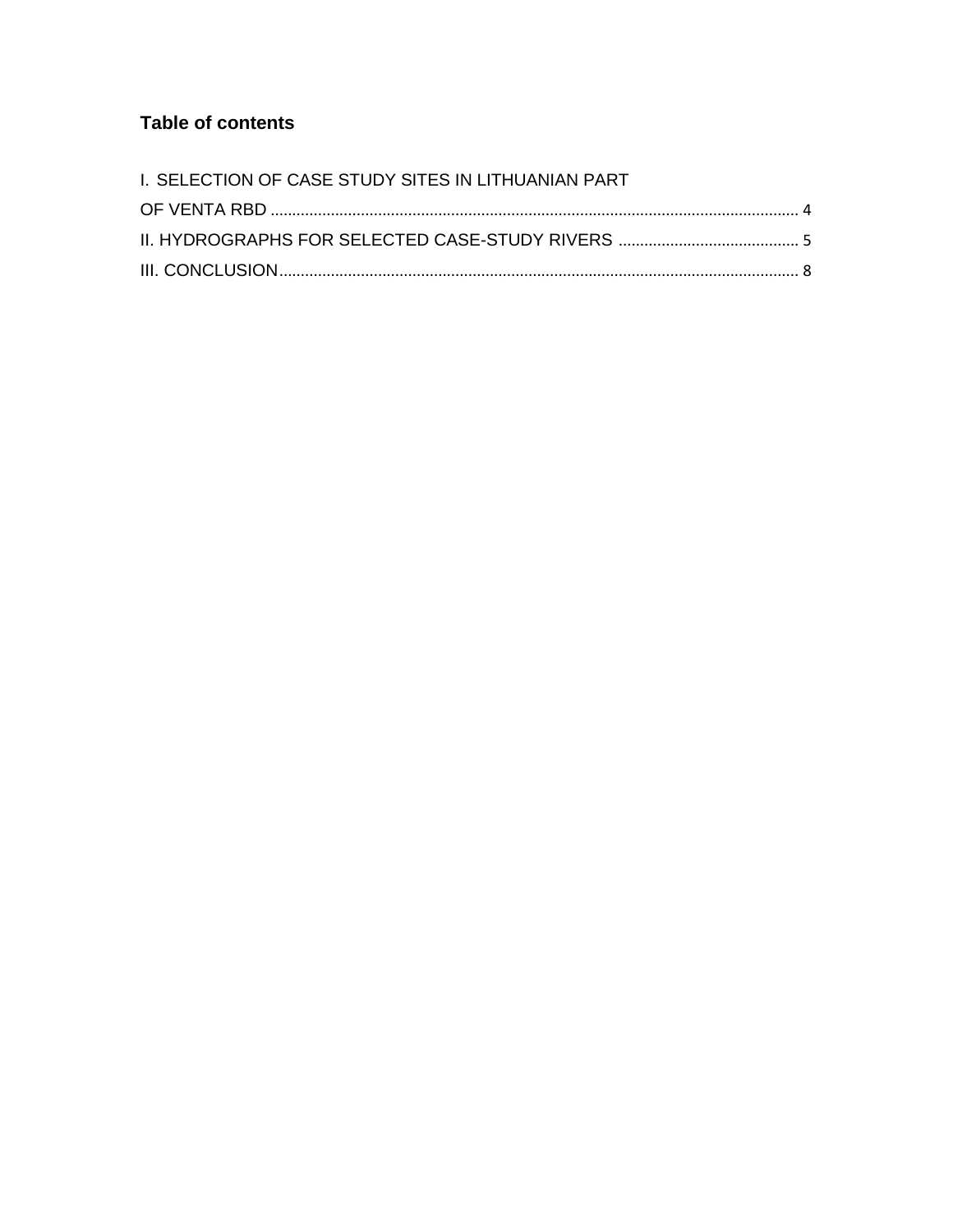### **Abbreviation**

- HPP Hydropower Plant;
- RBD River Basin District;
- Q Multi-year average discharge, m<sup>3</sup>/s;
- WGS Water Gauging Station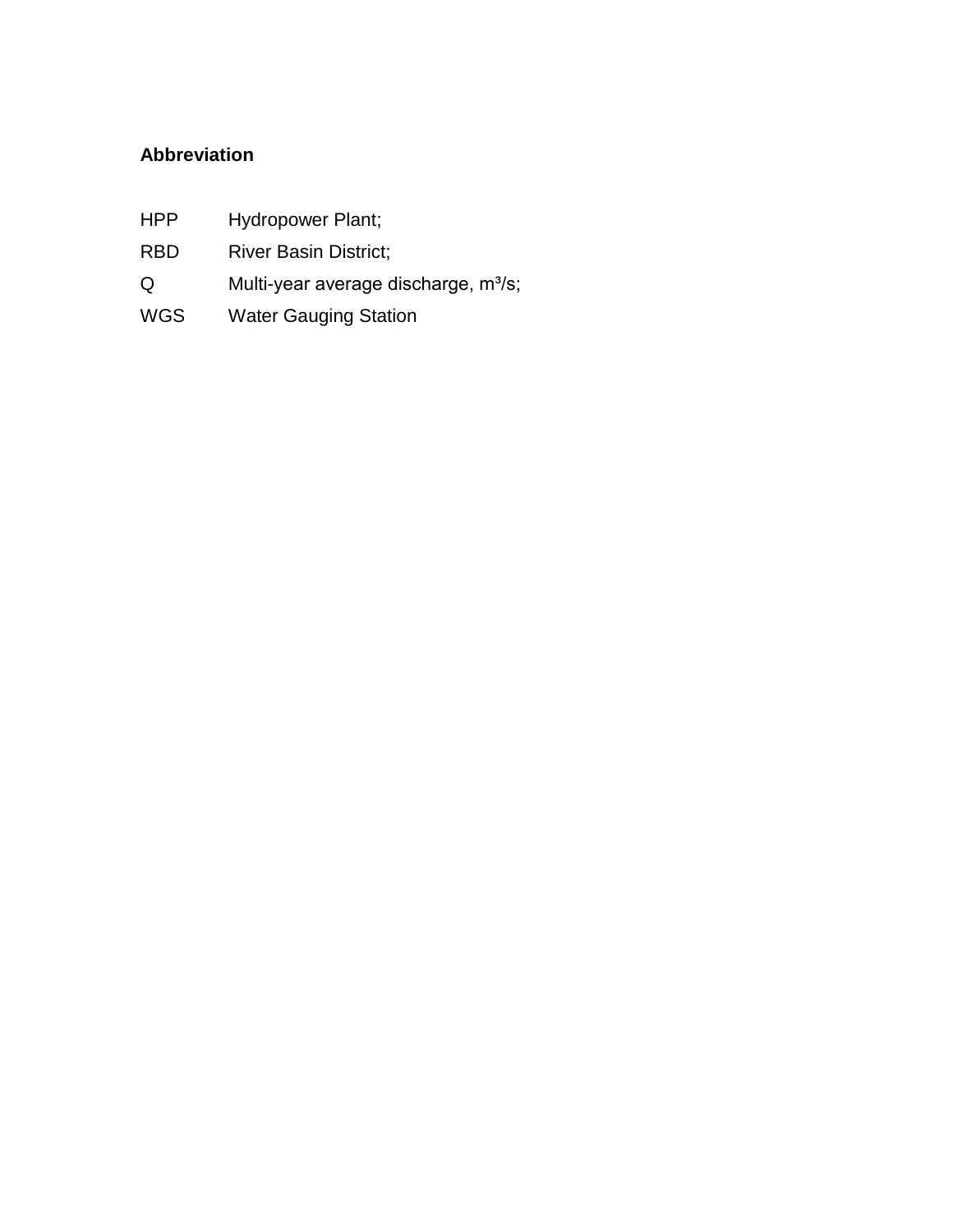## <span id="page-3-0"></span>**I. SELECTION OF CASE STUDY SITES IN LITHUANIAN PART OF VENTA RBD**

30 small hydro power plants (HPP) are constructed on 10 rivers of Venta RBD. Data of water discharge are available only for 5 of those rivers; however, the remaining five rivers were not investigated. Currently, water discharge measurements are carried out only in two rivers (where HPPs are operating) at 3 water gauging stations (WGS) (Table 1). These WGSs have long data sets of water discharge. Three river sites were selected as the case studies based on the level of their investigation (Fig. 1, Table 1 and Table 2). The case study I is related to the Rudikiai HPP (Table 2) on the Venta River (Papilė WGS, Table 1), the case study II – to the Kuodžiai HPP (Table 2) on the Venta River (Leckava WGS, Table 1) and the case study III – to the Skuodas HPP (Table 2) on the Bartuva River (WGS – Bartuva-Skuodas, Table 1).



*Fig. 1. Case study sites in Venta RBD*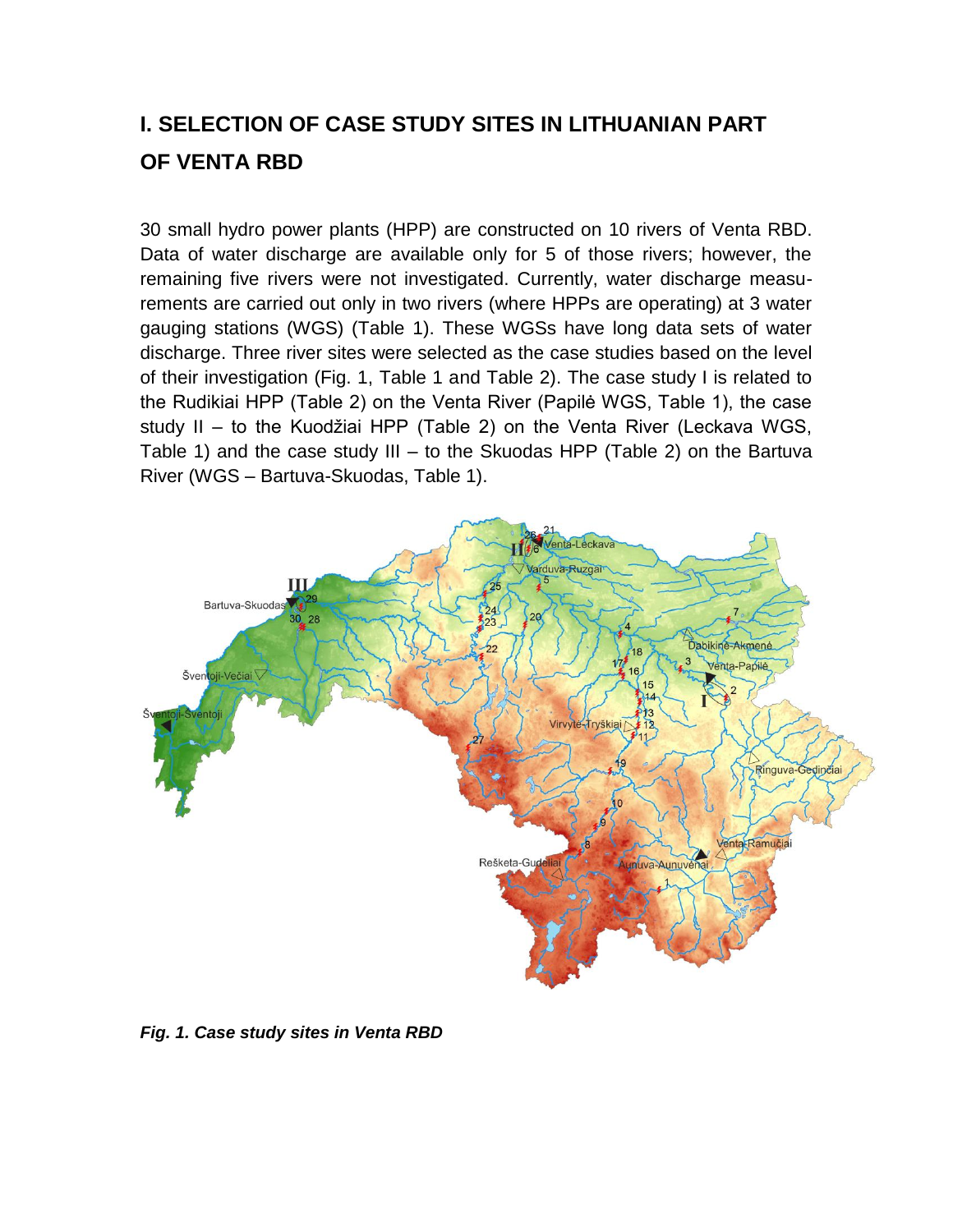*Table 1. Currently existing water gauging stations (WGS) on the rivers selected for case studies*

| <b>No</b> | <b>River</b> | <b>WGS</b> | <b>Distance</b><br>from the<br>mouth, km | Basin area,<br>km <sup>2</sup> | Period of<br>observations | Multi-year<br>average<br>discharge<br>$(Q)$ , m <sup>3</sup> /s |
|-----------|--------------|------------|------------------------------------------|--------------------------------|---------------------------|-----------------------------------------------------------------|
|           | Venta        | Papilė     | 252.1                                    | 1560                           | 1949-2015                 | 9.93                                                            |
| 2         | Venta        | Leckava    | 186.2                                    | 4024                           | 1949-2015                 | 29.1                                                            |
| 3         | Bartuva      | Skuodas    | 48.7                                     | 616.7                          | 1957-2015                 | 7.37                                                            |

*Table 2. Small HPPs on the rivers selected for case studies*

| No | <b>SHPP</b>    | <b>River</b> | <b>Distance</b><br>from the<br>mouth, km | Basin area,<br>km <sup>2</sup> | <b>HPP</b><br>construction<br>vear | <b>Installed</b><br>capacity,<br>kW |
|----|----------------|--------------|------------------------------------------|--------------------------------|------------------------------------|-------------------------------------|
|    | Rudikiai       | Venta        | 261.2                                    | 1538                           | 2002                               |                                     |
| 2  | Kuodžiai       | Venta        | 188.9                                    | 4021                           | 2005                               | 600                                 |
| 3  | <b>Skuodas</b> | Bartuva      | 52.8                                     | 259.6                          | 2000                               | 220                                 |

## <span id="page-4-0"></span>**II. HYDROGRAPHS FOR SELECTED CASE-STUDY RIVERS**

All hydro power plants on the rivers Venta and Bartuva were built after 2000. In order to assess the natural river runoff, i.e. without antropogenic (HPP) impact, the data sets of water discharge of 3 WGSs for the period of 1961-2000 were used (Table 3).

Probability analysis of fourty-year discharge data sets revealed dry year (95% probability), normal year (50% probability), and wet year (5% probability) for each case study site. According to the data of different probability year, hydrographs for 3 WGSs were created (Fig. 2-4).

Hydrographs in Fig. 2 indicate that in the Venta River at Papilė WGS the biggest differences of runoff among dry, normal and wet years are in spring and autumn, while during the summer low flow period the differences are negligible.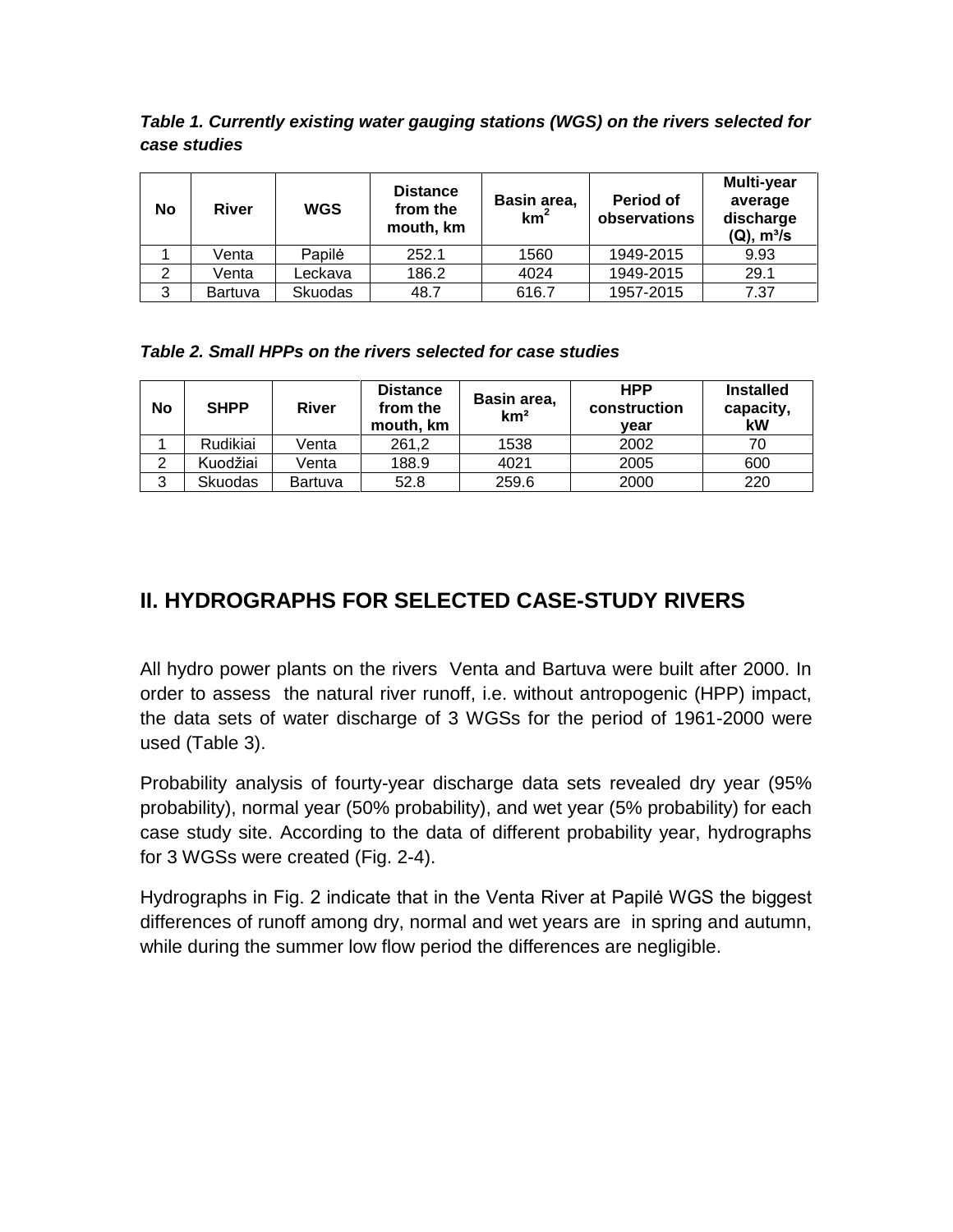*Table 3. Average annual water discharge during the natural river regime (1961- 2000). Red colour – dry year (95% probability), yellow colour – normal/average year (50% probability), and blue colour – wet year (5% probability)*

|      | Average annual water discharge m <sup>3</sup> /s |                     |                              |  |  |
|------|--------------------------------------------------|---------------------|------------------------------|--|--|
|      | Venta - Papilė WGS                               | Venta - Leckava WGS | <b>Bartuva - Skuodas WGS</b> |  |  |
| 1961 | 8.67                                             | 28.2                | 6.26                         |  |  |
| 1962 | 13.4                                             | 38.9                | 8.91                         |  |  |
| 1963 | 8.16                                             | 24.7                | 8.01                         |  |  |
| 1964 | 5.62                                             | 16.2                | 3.94                         |  |  |
| 1965 | 7.43                                             | 21.5                | 5.41                         |  |  |
| 1966 | 10.1                                             | 28.1                | 5.55                         |  |  |
| 1967 | 10.3                                             | 29.3                | 8.47                         |  |  |
| 1968 | 7.79                                             | 22.3                | 4.96                         |  |  |
| 1969 | 5.43                                             | 13.8                | 3.19                         |  |  |
| 1970 | 8.06                                             | 25.3                | 7.57                         |  |  |
| 1971 | 4.46                                             | 16.2                | 4.56                         |  |  |
| 1972 | 7.15                                             | 21.8                | 5.50                         |  |  |
| 1973 | 5.45                                             | 18.4                | 7.51                         |  |  |
| 1974 | 14.2                                             | 42.0                | 7.71                         |  |  |
| 1975 | 6.68                                             | 21.1                | 3.88                         |  |  |
| 1976 | 3.89                                             | 14.3                | 3.24                         |  |  |
| 1977 | 8.83                                             | 31.8                | 9.89                         |  |  |
| 1978 | 11.8                                             | 43.8                | 11.2                         |  |  |
| 1979 | 11.1                                             | 36.4                | 9.79                         |  |  |
| 1980 | 18.8                                             | 60.8                | 12.2                         |  |  |
| 1981 | 14.0                                             | 52.2                | 13.6                         |  |  |
| 1982 | 9.02                                             | 28.9                | 6.32                         |  |  |
| 1983 | 11.7                                             | 40.2                | 9.86                         |  |  |
| 1984 | 9.96                                             | 33.8                | 9.78                         |  |  |
| 1985 | 15.7                                             | 43.7                | 9.58                         |  |  |
| 1986 | 13.0                                             | 35.2                | 10.0                         |  |  |
| 1987 | 12.8                                             | 32.5                | 8.48                         |  |  |
| 1988 | 9.97                                             | 28.8                | 9.67                         |  |  |
| 1989 | 9.32                                             | 29.9                | 8.13                         |  |  |
| 1990 | 14.3                                             | 43.6                | 10.7                         |  |  |
| 1991 | 10.2                                             | 30.1                | 8.53                         |  |  |
| 1992 | 8.48                                             | 26.8                | 8.78                         |  |  |
| 1993 | 7.76                                             | 25.2                | 7.19                         |  |  |
| 1994 | 11.8                                             | 38.2                | 8.75                         |  |  |
| 1995 | 13.9                                             | 40.4                | 8.55                         |  |  |
| 1996 | 6.36                                             | 18.5                | 3.74                         |  |  |
| 1997 | 9.68                                             | 27.6                | 8.10                         |  |  |
| 1998 | 15.1                                             | 42.4                | 9.38                         |  |  |
| 1999 | 10.8                                             | 31.5                | 7.84                         |  |  |
| 2000 | 7.60                                             | 22.8                | 5.42                         |  |  |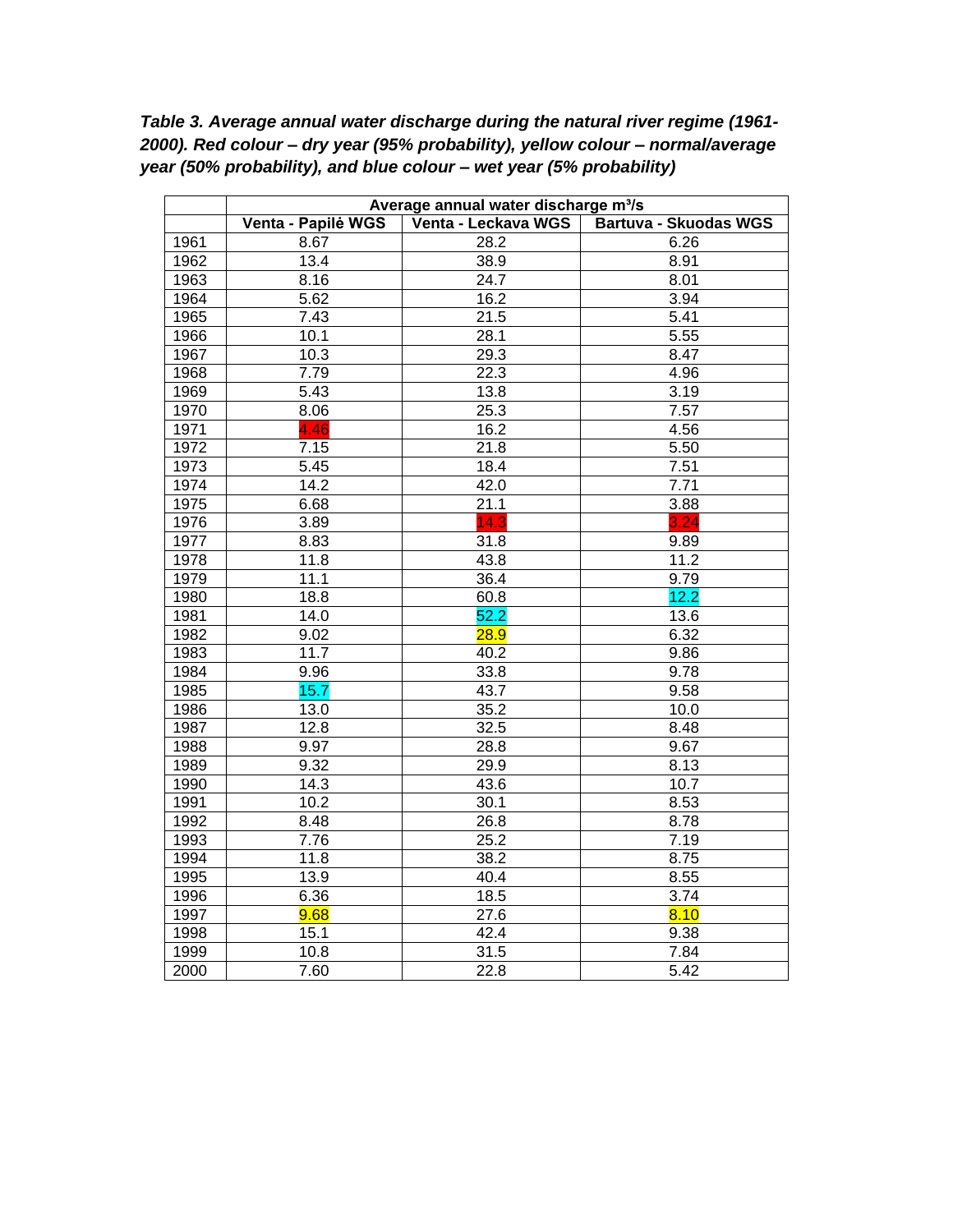

*Fig. 2. Hydrographs of dry, normal and wet years for the Venta River - Papilė WGS*



*Fig. 3. Hydrographs of dry, normal and wet years for the Venta River - Leckava WGS*

Hydrographs of the Venta River - Leckava WGS (Fig. 3) illustrate large runoff differences between dry and wet year not only in spring and autumn, but in summer low flow period as well. During summer low flow period of wet year runoff is uneven, while in dry year it is quite uniform. This WGS can be characterised as having a long low flow period (from May to September).

Similar situation is observed in hydrographs of the Bartuva River (Fig. 4); only low flow period in this river lasts shorter, especially during wet year.